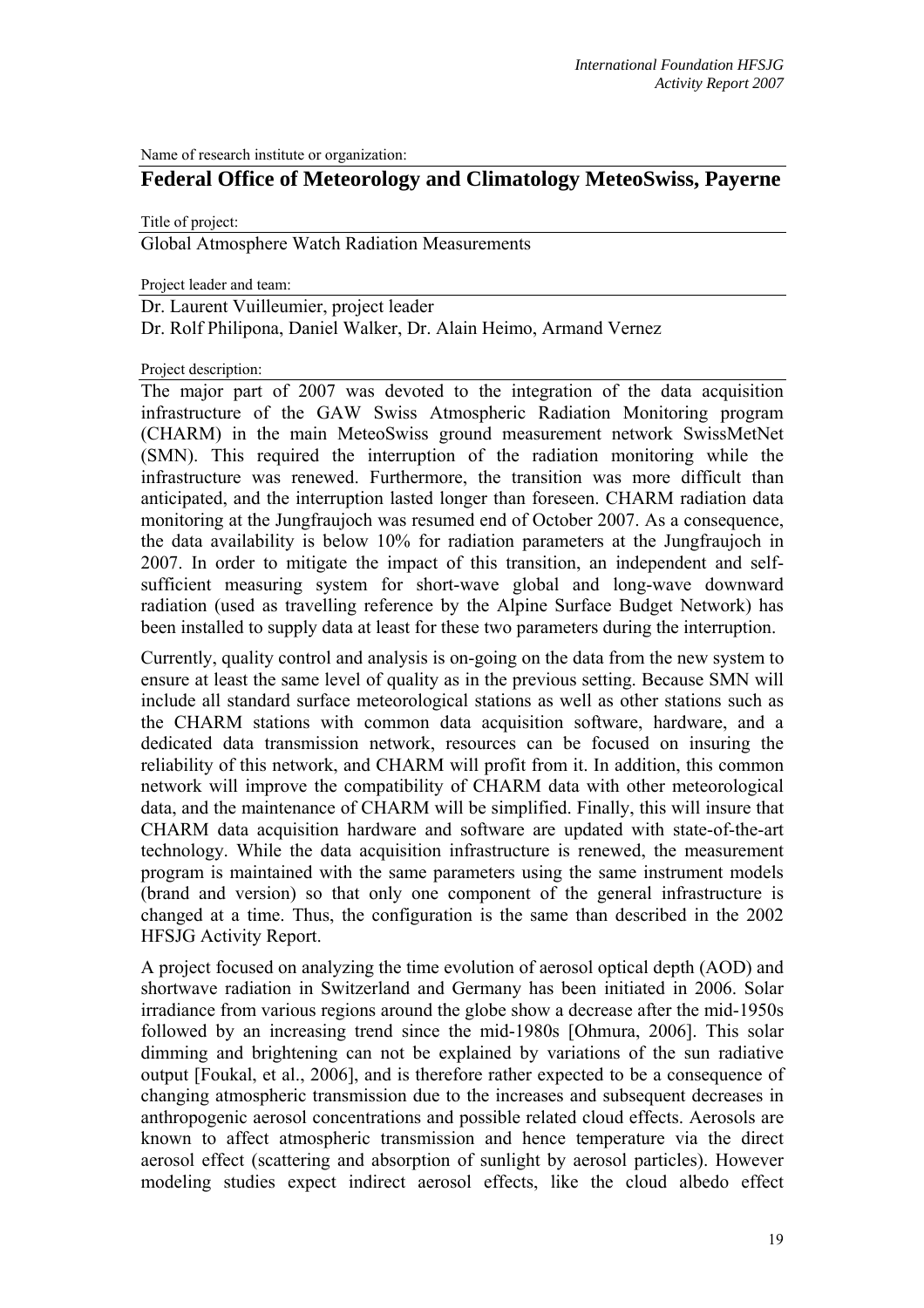(enhancement of cloud albedo due to smaller droplets) [Twomey, 1974] or the cloud lifetime effect (extension of cloud lifetime due to smaller droplets and less precipitation loss) [Albrecht, 1989] to have an even larger impact than the direct aerosol effect [Lohmann and Feichter, 2005; Solomon, et al., 2007].

Aerosol optical depth has been determined by sunphotometry in an automated and continuous way since the end of the 1980's in Germany [Weller and Leiterer, 1988], and the middle of the 1990's in Switzerland. The longest series of spectral AOD measurements from the German Weather Service and MeteoSwiss are used in this study from six sites covering mainland Europe from the Baltic Sea to the Alps. A BAS type sun photometer was used at the German sites Zingst (ZIN), Lindenberg (LIN) and Hohenpeissenberg (HOP), and SPM2000 sun photometers [Ingold, et al., 2001] and PFR precision filter radiometers were used at the Swiss sites Payerne (PAY), Davos (DAV) and Jungfraujoch (JUN). Figure 1 shows the AOD sites in orange (left) and AOD measurements at  $\lambda = 500$  nm (right), ordered by increasing altitude from ZIN at sea level up to JUN at 3580 m a.s.l.



**Figure 1.** Left: location of surface observation sites in Germany and Switzerland used in this study (left). *AOD* sites are shown in orange, DWD (German Weather Service) radiation measuring sites in green, and MeteoSwiss sites in blue. Right: monthly mean *AOD* (smoothed with a three month running mean). Data included in the trend analysis are shown in green, data excluded from trend analysis (Pinatubo affected years 1991-1994) are shown in red. Trends in *AOD* are given per decade and are shown for different time periods (green 1986-2005, blue 1995-2005), and 95 percent confidence intervals are indicated in square brackets.

The longest data series are from ZIN and LIN, with LIN showing an uninterrupted record from February 1986 to 2005. Continuous records are available at all stations since January 1995. Monthly values are shown with a three month running mean to better illustrate AOD seasonality. Since AOD data are log-normally distributed, trends for different time periods were estimated by fitting the logarithm of the monthly mean AOD with a Least Mean Square (LMS) approximation. Trends are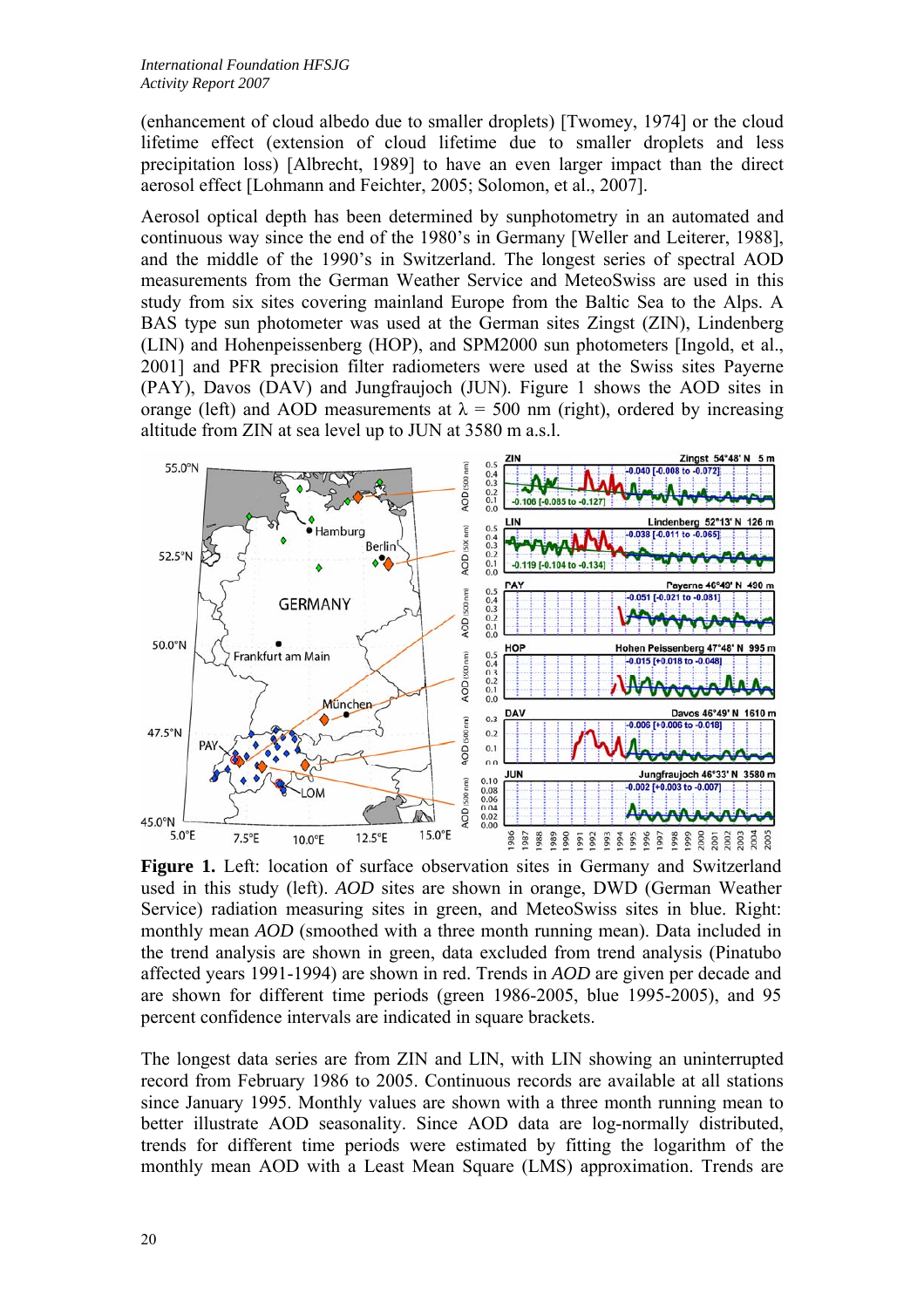given per decade and in square brackets the 95 percent confidence interval. AOD data are illustrated in green except for the Pinatubo affected years 1991 to 1994 that are shown in red and which have been omitted from trend analyses.

A considerable decrease in AOD with a statistically significant trend is observed at Zingst and Lindenberg over the 1986 to 2005 measurement period (green). A statistically significant reduction is also observed for the 1995 to 2005 period (blue) at the three lowland stations ZIN, LIN, PAY. Despite a reduction in AOD at the alpine stations HOP, DAV and JUN over the same period, the trends are not statistically significant due to lower absolute AOD and larger relative variability.

Zingst and Lindenberg show an overall AOD decrease of about 60 percent from 1986 to 2005. From 1995 to 2005 AOD decreases between 20 and 30 percent at the three lowland stations, and by 10 to 15 percent at the higher sites. The large aerosol decrease at low altitude suggests declines that are primarily due to reduced anthropogenic aerosol emissions [Streets, et al., 2006]. Since around 2000 the AOD stabilizes at low values.

With decreasing AOD, global solar irradiance or shortwave downward radiation (SDR) is expected to increase particularly at low altitudes, where aerosol and hence solar transmission changes are largest. SDR measurements from low-altitude sites in Switzerland and Germany were used to study the relationship between AOD change and SDR change.

Anomalies with respect to the mean irradiance from 1981 to 2005, of cloud-free shortwave downward radiation appeared strongly related to the observed 60% decrease in AOD at low elevation (i.e. direct aerosol effect) from 1986 to 2005. By subtracting SDRcf from SDRas anomalies we obtained the changes in shortwave downward radiation anomalies that are due to changes in cloud cover (SDRcloud). SDRcloud anomalies show large year-to-year variability and the average trend of +1.84 Wm-2 dec-1, but it is strongly influenced by the summer 2003.

With the observed large AOD decreases SDRcloud increases are expected due to indirect aerosol cloud effects, but these cloud trends may also have been affected by long-term variations of large scale circulation patterns. The extreme summer 2003 however, is different from such long-term changes. Time series of shortwave radiation fluxes from 1981 to 2005, without the year 2003 were therefore used for computing changes, and the increase in the resulting modified SDRcloud is reduced by about one third and is no longer statistical significant. This reduction and hence the impact of 2003 is mainly affecting SDRcloud, whereas trends on cloud-free SDR radiation fluxes show almost no change and remain statistical significant.

Our analyses show solar brightening to be more affected by direct aerosol effects under cloud-free skies than by indirect aerosol cloud effects, and to affect mainly low-altitude sites. The fact that despite the 60 percent aerosol decline indirect aerosol cloud effects remain small is unexpected. It is though not impossible that part of the effect was balanced by increasing cloud amounts with changing large scale circulation. With respect to climate, direct aerosol forcing is found to be five times larger than cloud forcing, which is partly compensated by longwave cloud effects. Estimations of the impact of the observed radiative forcings on surface warming using mean climate sensitivity factors show, that with the observed strong aerosol decline the direct aerosol forcing and the indirect cloud forcing combined may have produced up to 50 percent of the recent rapid temperature increase observed in Central Europe since the 1980s.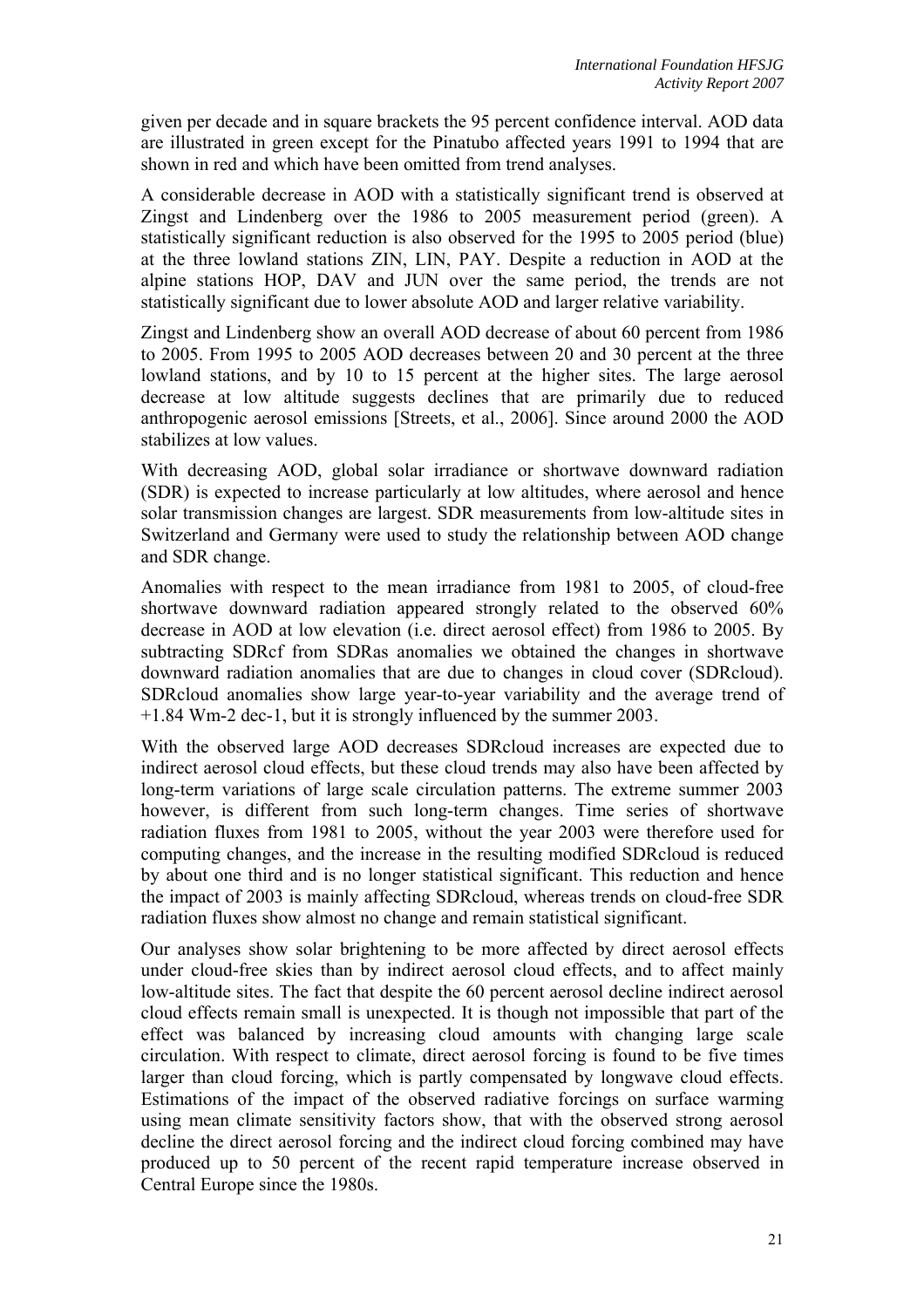*International Foundation HFSJG Activity Report 2007*

References:

Albrecht, B. A. (1989), Aerosols, Cloud Microphysics, and Fractional Cloudiness, *Science*, **245**(4923), 1227-1230.

Foukal, P., C. Frohlich, H. Spruit, and T. M. L. Wigley (2006), Variations in solar luminosity and their effect on the Earth's climate, *Nature*, **443**(7108), 161-166.

Ingold, T., C. Mätzler, A. Heimo and N. Kämpfer (2001), Aerosol optical depth measurements by means of a Sun photometer network in Switzerland, *J. Geophys. Res.*, **106**, 27537-27554.

Lohmann, U., and J. Feichter (2005), Global indirect aerosol effects: a review, *Atmos. Chem. Phys.*, **5**, 715-737.

Ohmura, A. (2006), Observed long-term variations of solar irradiance at the earth's surface, *Space Sci. Rev.*, **125**, 111-128, doi:10.1007/s11214-006-9050-9.

Solomon, S., et al. (2007), Technical Summary. In: *Climate Change 2007: The Physical Science Basis*. Contribution of Working Group I to the Fourth Assessment Report of the Intergovernmental Panel on Climate Change, Cambridge University Press, Cambridge, United Kingdom and New York, NY, USA.

Streets, D. G., Y. Wu, and M. Chin (2006), Two-decadal aerosol trends as a likely explanation of the global dimming/brightening transition, *Geophys. Res. Lett.*, **33**(15), L15806, doi:10.1029/2006GL026471.

Twomey, S. (1974), Pollution and Planetary Albedo, *Atmos. Environ.*, **8**(12), 1251- 1256.

Weller, M., and U. Leiterer (1988), Experimental data on spectral aerosol optical thickness and its global distribution, *Contr. Atmos. Phys.*, **61**, 1-9.

Key words:

Solar irradiance, ultraviolet, visible, infrared, spectral irradiance, precision filter radiometer (PFR), pyranometer, pyrheliometer, UV biometer, total aerosol optical depth (AOD), integrated water vapor (IWV).

Internet data bases:

http://www.iapmw.unibe.ch/research/projects/STARTWAVE/startwave\_dbs.html (IWV STARWAVE data) http://wrdc.mgo.rssi.ru/ (World Radiation Data Centre – WRDC)

Collaborating partners/networks:

Integrated water vapor data submitted to the NCCR Climate P2.4 STARTWAVE database at the Institute for Applied Physics, University of Bern.

Radiation data submitted to the World Radiation Data Centre (WRDC, St. Petersburg, Russian Federation) within the framework of the Global Atmosphere Watch.

Study of AOD evolution in collaboration with the German Weather Service (DWD) and the Institute for Applied Physics, University of Bern.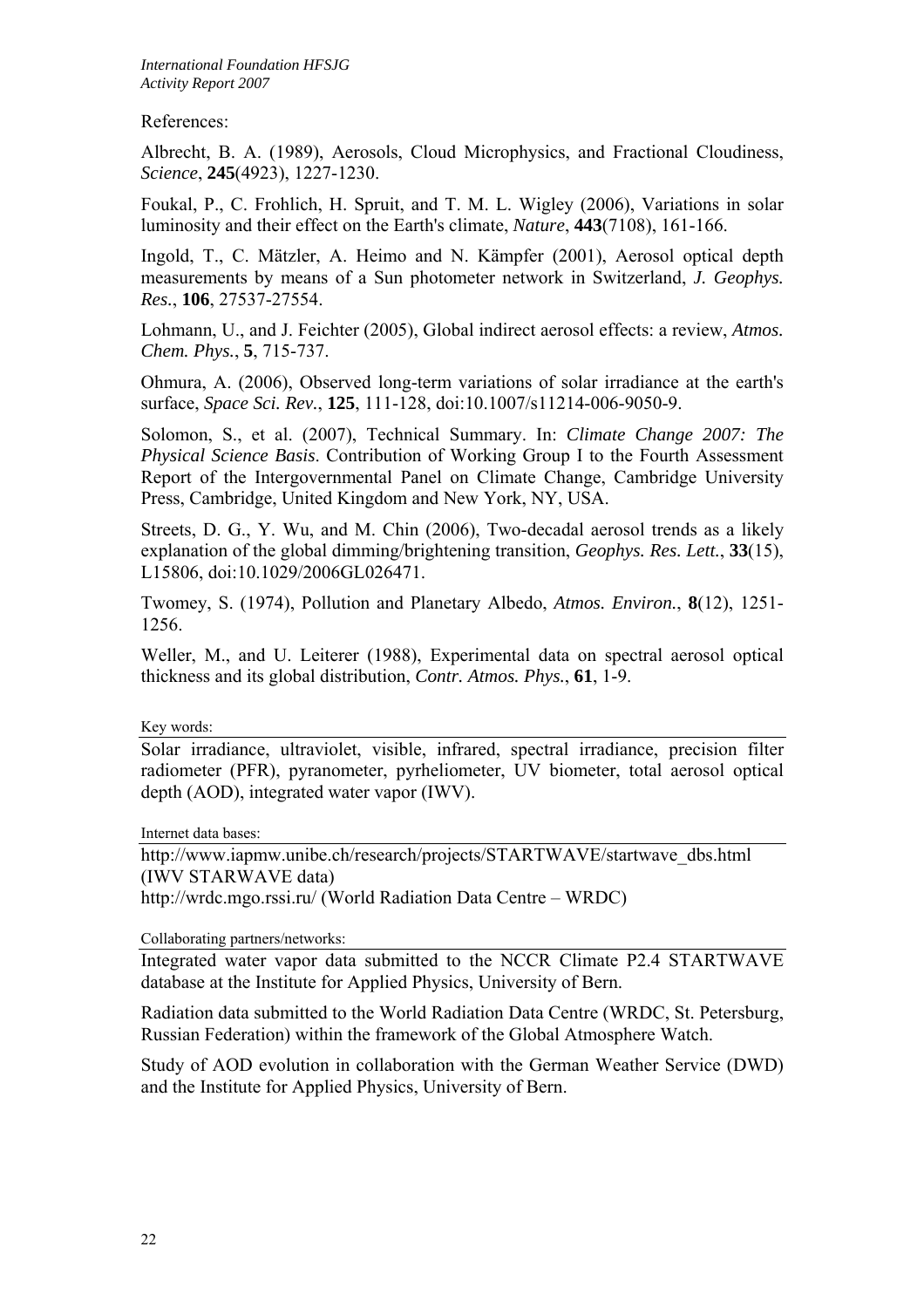Scientific publications and public outreach 2007:

## **Refereed journal articles**

Ruckstuhl, C., R. Philipona, J. Morland and A. Ohmura (2007). Observed relationship between surface specific humidity, integrated water vapor, and longwave downward radiation at different altitudes. *J. Geophys. Res.*, **112**, D03302, http://dxdoi.org/10.1029/2006JD007850.

## **Conference papers**

Walker D., L. Vuilleumier and J. Staehelin: 2007. Short-term variability of erythemal UV radiation due to clouds. *Geophys. Res. Abstr.*, **9**, 11443. European Geosciences Union, General Assembly, Vienna, Austria, April 15 – 20, 2007.

Philipona, R. Solar brightening over Europe – a consequence of strong aerosol decline – is coming to an end. IUGG XXIV General Assembly, Perugia, Italy, July  $2 - 13$ , 2007.

Ruckstuhl, C. and R. Philipona. Solar irradiance changes in Switzerland since 1981. IUGG XXIV General Assembly, Perugia, Italy, July 2 – 13, 2007.

Philipona, R. Declining aerosols – solar brightening – and the rapid temperature rise in Europe since the 1980s. 7th EMS Annual Meeting, San Lorenzo de El Escorial, Spain, October 01 – 05, 2007.

## **Data books and reports**

"Ozone, rayonnement et aérosols (GAW)" in Annalen 2006 MeteoSchweiz, Zürich SZ ISSN 0080-7338 pp. 119–135.

Address:

Office fédéral de météorologie et de climatologie MétéoSuisse Station Aérologique Les Invuardes CH-1530 Payerne

Contacts:

Laurent Vuilleumier Tel.: +41 26 662 6306 Fax: +41 26 662 6212 e-mail: laurent.vuilleumier@meteoswiss.ch URL: http://www.meteoswiss.ch